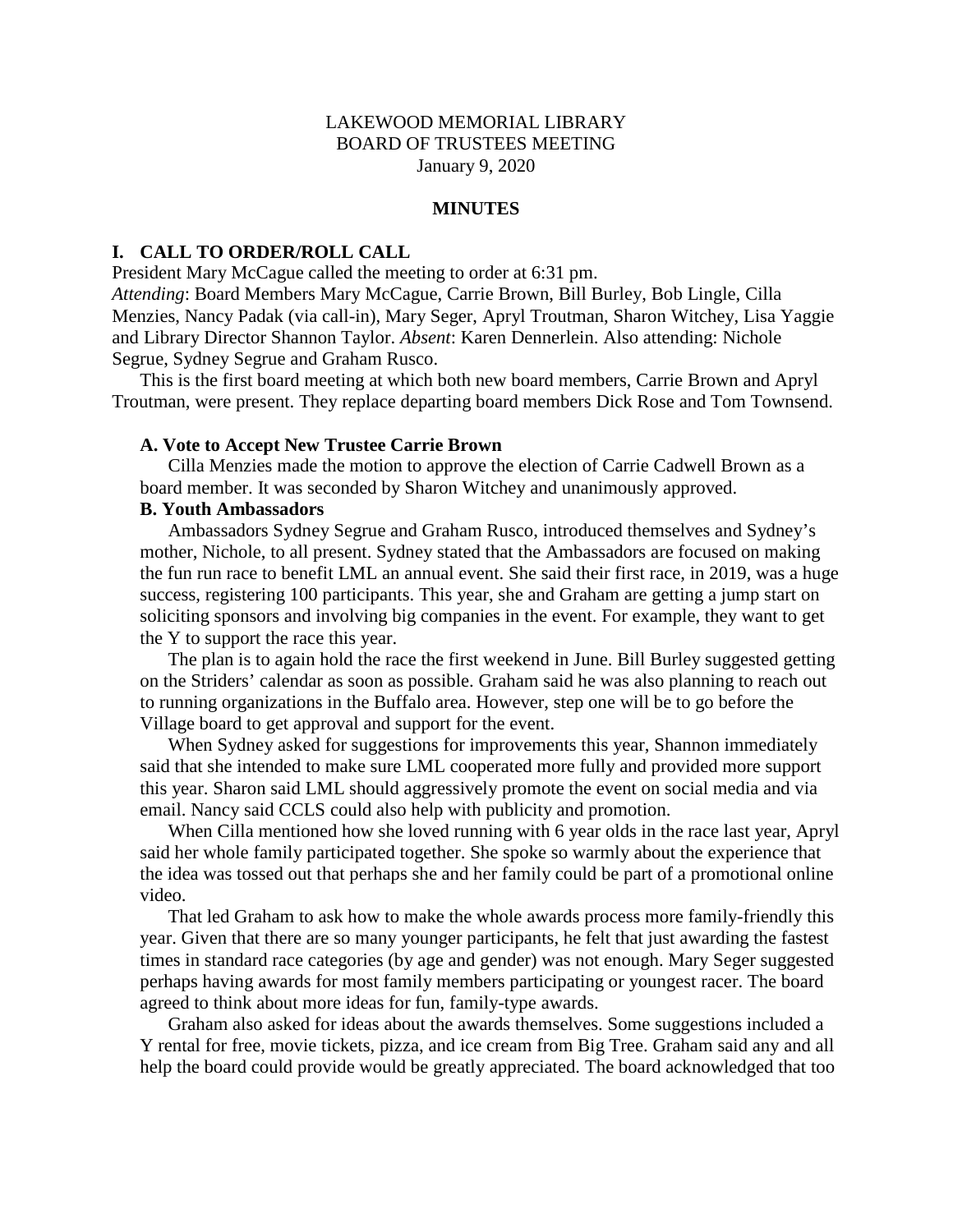much weight had fallen on Nichole's shoulders last year, and everyone is ready to step up and help to make sure that does not happen again.

### **C. Additions/Corrections to Agenda**

Shannon added the Annual Report and Form 990 preparation to her Director's Report and Mary McCague added an Executive Session after "New Business.

#### **II. SECRETARY'S REPORT**

Approval of December 12, 2019 minutes was moved by Mary McCague and seconded by Lisa Yaggie. Passed by unanimous voice vote.

# **III. TREASURER'S REPORT**

There was no report, per se, due to the transition between treasurers. However, Shannon distributed the standard budget and investment reports.

She also distributed the 2020 budget, drawing the board's attention to notes she had included which explained why some line items differed from 2019 levels. For example, funds for landscaping and snow removal are now included in the budget, instead of being done hit or miss by volunteers. She is also increasing the line item for acquisition of print materials, as that is central to the library's mission. Other notes were appended to the report.

She noted that there have been some issues with the reports this past month. Mary McCague is working with Shannon to assess this situation and address as appropriate.

### **IV. DIRECTOR'S REPORT**

Shannon's complete report had previously been distributed to the board via email. It was noted that computer use is down and Carrie wondered if that trend was also happening at other libraries. Shannon will ask. Bill wondered if kids actually used the computers, as so many have devices through school. Shannon said yes, especially in summer, and she is actively looking for programs to entice kids. That is part of her overall goal to obtain new/better/more computers including at least one Mac. Nancy and Shannon have been looking for grants. However, the first step is for Shannon to develop a list of her needs and to price it out. She will do this.

#### **A. Program Report**

Previously distributed via email.

#### **B. 259 Thank You Letter – Hazeltine**

Katie Smith, director of Hazeltine Library has suggested that Hazeltine and LML partner to write a letter to the editor of the PJ and/or the school newsletter telling the taxpayers how the libraries appreciate the 259 support and how it has been expended this first year. All present were very much in favor of this and it was agreed that Shannon would work with Katie to develop the text.

### **C. 990 Preparation**

Shannon said that Saxton Kocur will charge \$3,778 for preparing LML's 900 and 1099s. However, this is a recurring expense, included in the budget's Professional Fees line item and represents no significant change from previous years, so no board action was necessary.

#### **D. Annual Report**

The report needs to be approved at our next board meeting. Shannon will email it to all board members when it is complete and it will be voted on in February.

### **V. STANDING COMMITTEE REPORTS**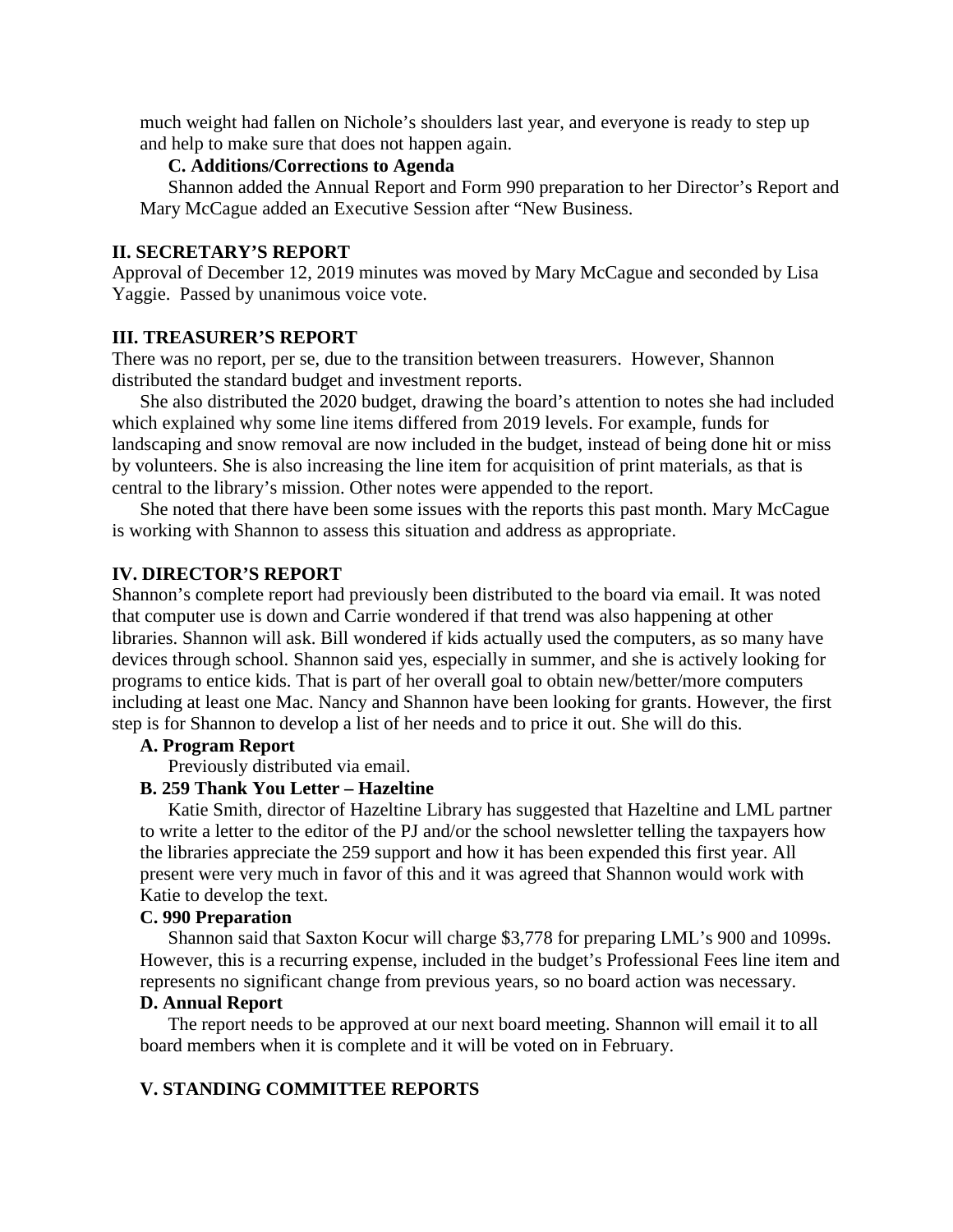*(As we moved through the reports, the committees themselves were reviewed and assessed and committee membership was confirmed. Note that both the president of the board and the director of the library are* ex officio *members of all committees.)*

# **A. Development Committee**

*Members: Mary Seger, Cilla, Bill, Sharon, Bob, Bill*

# **i. Annual Appeal**

Mary Seger noted the success of last year's appeal and asked the board if they favored doing the same thing again this year. Everyone agreed we should do exactly what we did in 2019. Mary said the timing of the mailing in March also seemed to work well. The letter will mail to the same zip codes in the SWCSD that we sent to last year. Shannon will help to implement an email appeal as well, taking advantage of our new online donation capability.

## **ii. GiveBigCHQ**

Another 2019 fundraiser that was very successful the first year, generating the funds that made possible the purchase of patio furniture for the terrace. Sharon Witchey agreed to once again spearhead this effort, which this year could have its goal connected to funding for new computers.

# **B. Marketing/Publicity Committee**

*Members: Bill, Bob*

Bill said he will be meeting with Alison this week to talk about publicity for LML programs.

## **C. Personnel Committee**

*Members: Lisa, Apryl, Nancy*

No report. A discussion of changes to the staff leave policy was postponed to the next meeting.

## **D. Ground and Facilities Committee**

*Members: Cilla, Sharon*

No report. Cilla asked that Shannon bring suggestions of needed improvements or repairs to the committee.

## **E. Strategic Planning Committee**

*Members: Suggestion that all board members should be on this committee*

It was noted that although the existing plan covered a 5-year span, it would be prudent to review it now and produce a new 3-year plan. Lisa suggested that perhaps we could hold a planning retreat on a Saturday and hammer it all out.

## **F. Finance Committee**

## *Members: Apryl, Lisa, Nancy*

The board re-examined the proposed 2020 budget. Mary Seger took this opportunity to ask if the fundraising line items could be changed: she wanted to see the "Gala" and the relation "Auction" combined. Sharon raised the issue of further breaking out the various fundraising activities by line item, (GiveBig, the fun run, etc.) so we could track exactly how effective each one was year by year.

Shannon walked the board through the salary expenses, explaining the changes from 2019 to 2020. (During the discussion, it emerged that Shannon did not have copies of the staff job descriptions developed by the Personnel Committee. Lisa will get them to her.)